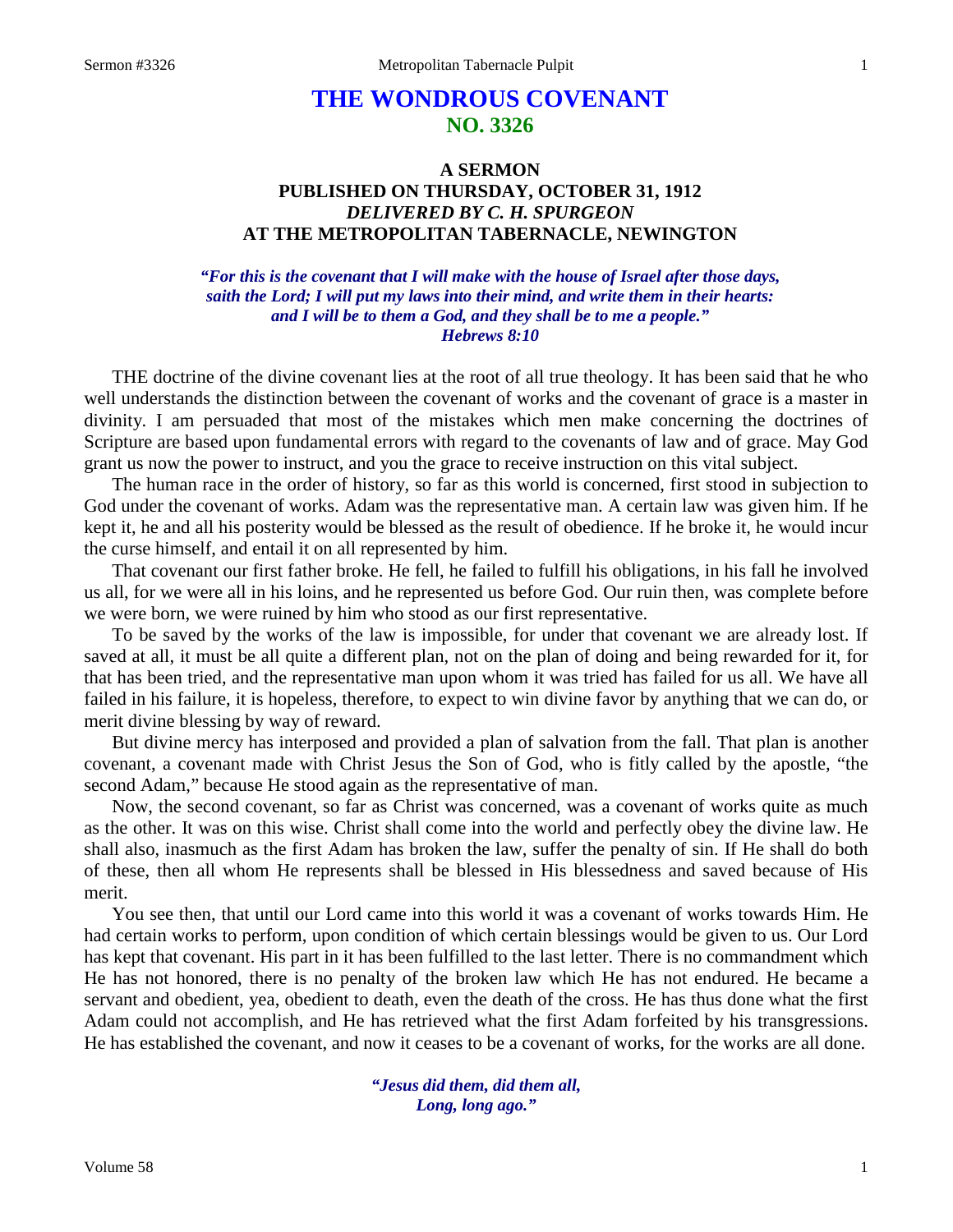And now what remains of the covenant? God on His part has solemnly pledged Himself to give undeserved favor to as many as were represented in Christ Jesus. For as many as the Savior died for, there is stored up a boundless mass of blessing which shall be given to them, not through their works, but as the sovereign gift of the grace of God, according to His covenant promise by which they shall be saved.

Behold, my brethren, the hope of the sons of men. The hope of their saving themselves is crushed, for they are already lost. The hope of their being saved by work is a fallacious one, for they cannot keep the law, they have already broken it.

But there is a way of salvation opened on this wise. Whosoever believes in the Lord Jesus Christ, receives and partakes of the bliss which Christ has bought. All the blessings which belong to the covenant of grace through the work of Christ shall belong to every soul that believes in Jesus. Whosoever worketh not, but believeth on Him that justifieth the ungodly, unto him shall the blessing of the new covenant of grace be undoubtedly given.

I hope that this explanation is plain enough. If Adam had kept the law we should have been blessed by his keeping it. He broke it, and we have been cursed through him. Now the second Adam, Christ Jesus, has kept the law, we are, therefore, if believers, represented in Christ and blessed with the results of the obedience of Jesus Christ to His Father's will. He said of old, "Lo, I come to do thy will, O God! Thy law is my delight." He has done that will, and the blessings of grace are now freely given to the sons of men.

I shall ask your attention then, first, *to the privileges of the covenant of grace,* secondly, *to the parties concerned in it.* This will be quite enough, I am sure, for consideration this evening during the brief period allotted to our sermon.

### **I.** As to THE PRIVILEGES OF THE COVENANT OF GRACE.

The first privilege is that *to as many as are interested in it there shall be given an illumination of their minds.* "I will put my law in their minds." By nature we are dark towards God's will. Conscience keeps up in us a sort of broken recollection of what God's will was. It is a monument of God's will, but it is often hardly legible. A man does not care to read it, he is averse to what he reads there. "Their foolish heart was dark," is the expression of Scripture with regard to the mind of man. But the Holy Spirit is promised to those interested in the covenant. He shall come upon their minds and shed light instead of darkness, illuminating them as to what the will of God is.

The ungodly man has some degree of light, but it is merely intellectual. It is a light that he does not love. He loves darkness rather than light, because his deeds are evil. But where the Holy Spirit comes, He floods the soul with a divine luster, in which the soul delights and desires to participate to the fullest degree. Brethren, the renewed man, the man under the covenant of grace, does not need constantly to resort to his Bible to learn what he ought to do, nor to go to some fellow Christian to ask instructions. He has not got the law of God now written on a table of stone, or upon parchment, or upon paper, he has got the law written upon his own mind.

There is now a divine, infallible Spirit dwelling within him which tells him the right and the wrong, and by this he speedily discerns between the good and the evil. He no longer puts darkness for light, and light for darkness, bitter for sweet, and sweet for bitter. His mind is enlightened as to the true holiness and the true purity which God requires.

Just mark the men to whom this light comes. By nature some of them are deeply depraved. All of them are depraved, but by practice some of them become yet further dark. Is it not marvelous that a poor heathen who scarcely seemed to recognize the distinction between right and wrong before the Spirit of God entered his mind, has afterwards, without needing to be taught all the precepts individually, received at once the quick light of a tender conscience, which has led him to know the right and love it, and to see the evil and eschew it.

If you want to civilize the world, it must be by preaching the Gospel. If you want to have men well instructed as to the right and the wrong, it must be by this divine instruction which only God Himself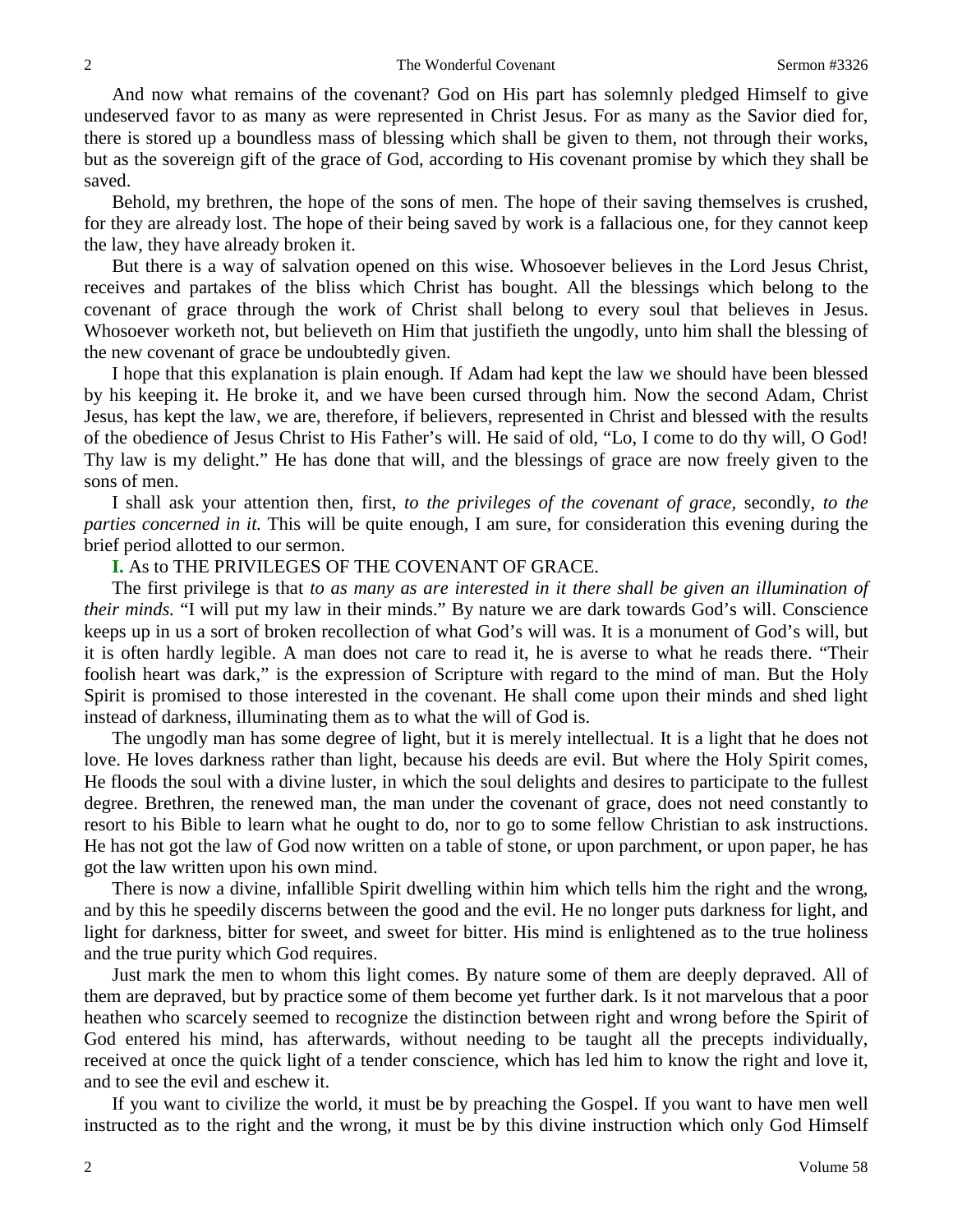### Sermon #3326 The Wonderful Covenant 3

can impart. "I will do it," and oh! how blessedly He does it, when He takes the man that loved evil and called it good, and so sheds a divine beam into his soul, that henceforth he cannot be perverse, cannot be obstinate, but submits himself to the divine will. That is one of the first blessings of the covenant—the illumination of the understanding.

The next blessing is, *"And I will write my law in their hearts."* This is more than knowing the law infinitely more. "I will write the law, not merely on their understandings, where it may guide them, but in their hearts where it shall lead them." Brethren, the Holy Spirit makes men love the will of God, makes them delight in all in which God delights, and abhor that which the Lord abhors. It is well said in the text that God will do this, for certainly it is not what a man can do for himself. The Ethiopian might sooner change his skin or the leopard his spots. It is not what the minister can do, for though he may preach to the ear he cannot write God's law on the affections.

I have marveled at the expression used in the text, "I will write my law *in* their hearts." To write *on* a heart must be difficult work, but to write *in* a heart, in the very center of the heart, who can do this but God? A man cuts his name upon a tree in the bark, and there it stands, and the letters grow with the tree, but to cut his name in the heart of the tree—how shall he accomplish this? And yet God does divinely engrave His will and His law in the very heart and nature of man!

I know what the notion is about Christian people, that they do not conform to this and that custom because they are afraid, they would like to revel in the vanities of the world, but they do not care to encounter the penalties.

Ah! ye sons of men, you comprehend not the mysterious work of the Spirit! He does nothing of this sort. He makes not the child of God to be a serf, a slave, in fear of bondage, but He so changes the nature of men that they do not love what they once loved, they turn away with loathing from the things they once delighted in, and can no more indulge in the sins which were once sweet to them than an angel could plunge himself down and wallow in the mire with the swine. Oh! this is a gracious work, and this is a blessed covenant in which it is promised that we shall be taught the right, to know and love the right, and to do the right with a willing mind.

Am I addressing some tonight who have been saying, "I wish I could be saved." What do you mean by that? Do you mean you wish you might escape from hell? Ah! well, I would to God you had another wish, namely, "Oh, that I could escape from sin! Oh, that I could be made pure! Oh, that my passions could be bridled! Oh, that my longings and my likings could be changed!"

If that is your wish see what a Gospel I have to preach to you. I have not come and tell you—do this, and do not do that. Moses tells you that, and the preacher of the law speaks to you after that fashion, but I, the preacher of the Gospel, unveiling the covenant of grace tonight, tell you that Jesus Christ has done such a work for sinners that God now for Christ's sake comes to them, makes them see the right, and by a divine work upon them and in them makes them love holiness and follow after righteousness.

I protest, I count this one of the greatest blessings of which ever tongue could speak. I would sooner be holy than happy if the two things could be divorced. Were it possible for a man to always sorrow and yet to be pure, I would choose the sorrow if I might win the purity, for beloved, to be free from the power of sin, to be made to love holiness though I have spoken after the manner of men to you, is true happiness.

A man that is holy is in order with the creation, he is in harmony with God. It is impossible for that man long to suffer. He may for a while endure for his lasting good, but as sure as God is happy the holy must be happy. This world is not so constituted that in the long run holiness shall go with sorrow, for in eternity God shall show that to be pure is to be blessed, to be obedient to the divine will is to be eternally glorified. In preaching to you then, these two blessings of the covenant I have virtually preached to you the open kingdom of heaven, open to all such whom God's grace shall look upon with an eye of mercy.

The next blessing of the covenant is*—"I will be to them a God."* If any ask me what this means, I must reply, Give me a month to consider over it. And when I had considered the text for a month, I should ask another month, and when I had waited a year, I should ask another year, and when I had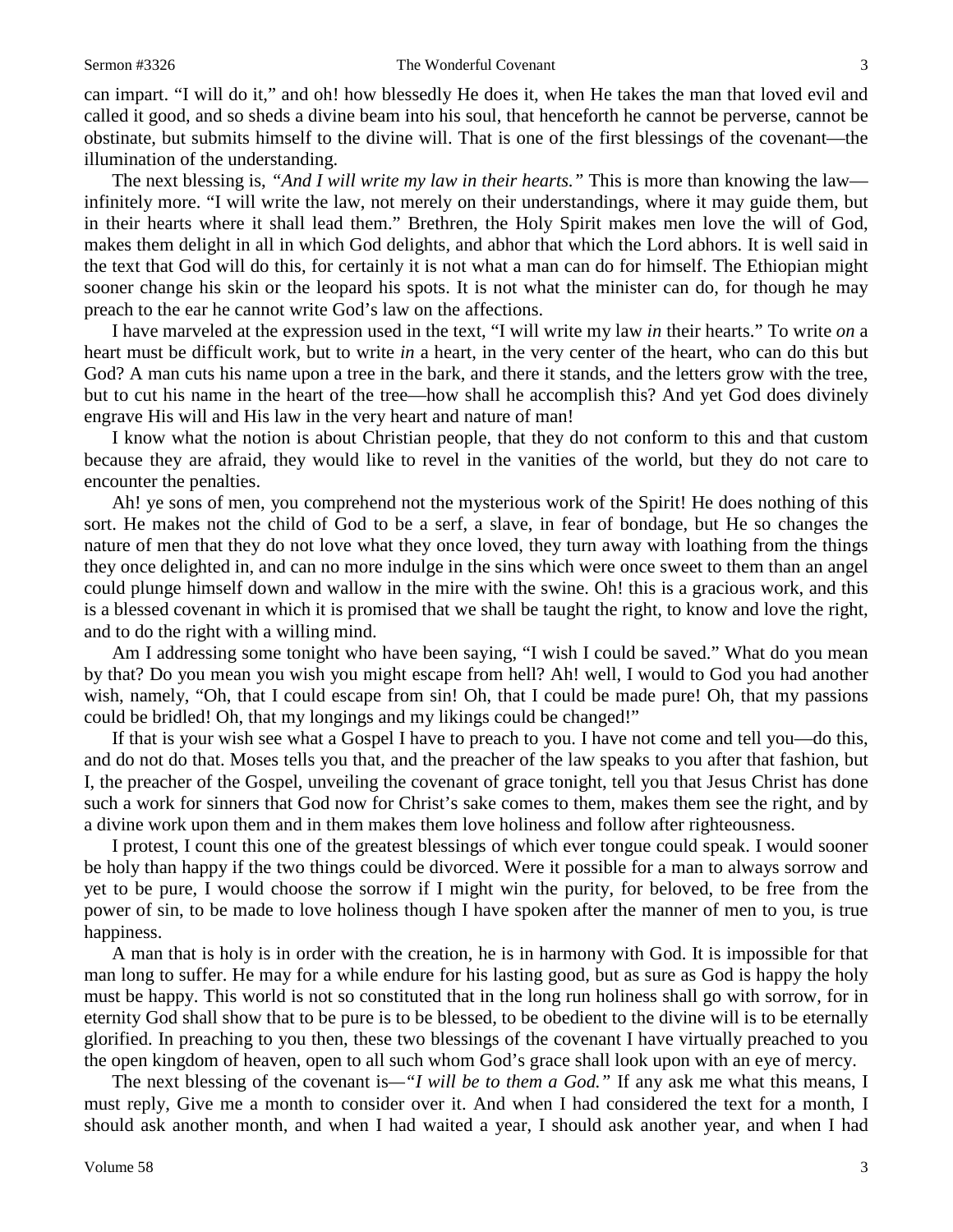waited till I grew grey, I would still ask the postponement of any attempt to fully open it up until eternity. "I will be to them a God."

Now, mark you, where the Spirit of God has come to teach you the divine will, and make you love the divine will, God becomes to you—what! A Father? Ay, a loving, tender Father. A Shepherd? Ay, a watchful Guardian of His flock. A Friend? Ay, a Friend that sticketh closer than a brother. A rock? A refuge? A fortress? A high tower? A castle of defense? A home? A heaven? Ay, all that, but when He said "I will be their God," He said more than all these put together, for "I will be to them a God," comprehendeth all gracious titles, all blessed promises, and all divine privileges. It comprehends—ay, now I halt, for this is infinite, and the Infinite comprehendeth all blessings. "I will be to them a God."

Do you want provision? The cattle on a thousand hills are His, it is nothing to Him to give, it will not impoverish Him, He will give to you like a God. Do you want comfort? He is the God of all consolation, He will comfort you like a God. Do you want guidance? There is infinite wisdom waiting at your beck. Do you want support? There is eternal power, the same which guards the everlasting hills waiting to be your stay. Do you want grace? He delighteth in mercy, and all that mercy is yours.

Every attribute of God belongs to His people in covenant with Him. All that God is or can be—and what is there not in that?—all that you can conceive and more, all the angels have and more, all that heaven is and more, all that is in Christ, even the boundless fullness of Godhead—all this belongs to you, if you are in covenant with God through Jesus Christ.

How rich, how blessed, how august, how noble are those in covenant with God, confederate with heaven! Infinity belongs to you. Lift up your head, O child of God, and rejoice in a promise that I cannot expound, and you cannot explore. There I must leave it, it is a deep which we strive in vain to fathom.

Notice the next blessing, *"And they shall be to me a people*." All flesh belongs to God in a certain sense. All men are His by rights of creation, and He has an infinite sovereignty over them. But He looks down upon the sons of men, and He selects some, and He says, "These shall be my people, not the rest, these shall be my peculiar people." When the King of Navarre was fighting for his throne, the writer who hymns the battle, says—

> *"He looked upon the foemen, and his glance was stern and high; He looked upon his people, and the tear was in his eye."*

And when he saw some of the French in arms against him—

*"Then out spoke gentle Henry, No Frenchman is my foe, Down, down, with every foreigner, but let your brethren go."*

The king looked for his people even if they were in rebellion against him, and he had a different thought towards them from what he had towards others. "Let them go," he seemed to say, "they are my people." So, mark you, in the great battles and conflicts of this world, when God lets loose the dread artillery of heaven His glance is stern upon His enemies, but the tear is in His eye towards His people. He is always tender towards them. "Spare My people," saith He, and the angels interpose lest these chosen ones should dash their feet against a stone.

People have their treasures, their pearls, their jewels, their rubies, their diamonds, and these are their peculiar store. Now, all in the covenant of grace are the peculiar store of God. He values them above all things else besides. In fact, He keeps the world spinning for them. The world is but a scaffold for the church. He will send creation packing when once it has done with His saints, yea, sun, and moon, and stars shall pass away like worn-out rags when once He has gathered together His own elect, and enfolded them forever within the safety of the walls of heaven. For them time moves, for them the world exists. He measures the nations according to their number, and He makes the very stars of heaven to fight against their enemies, and to defend them against their foes. "They shall be to me a people."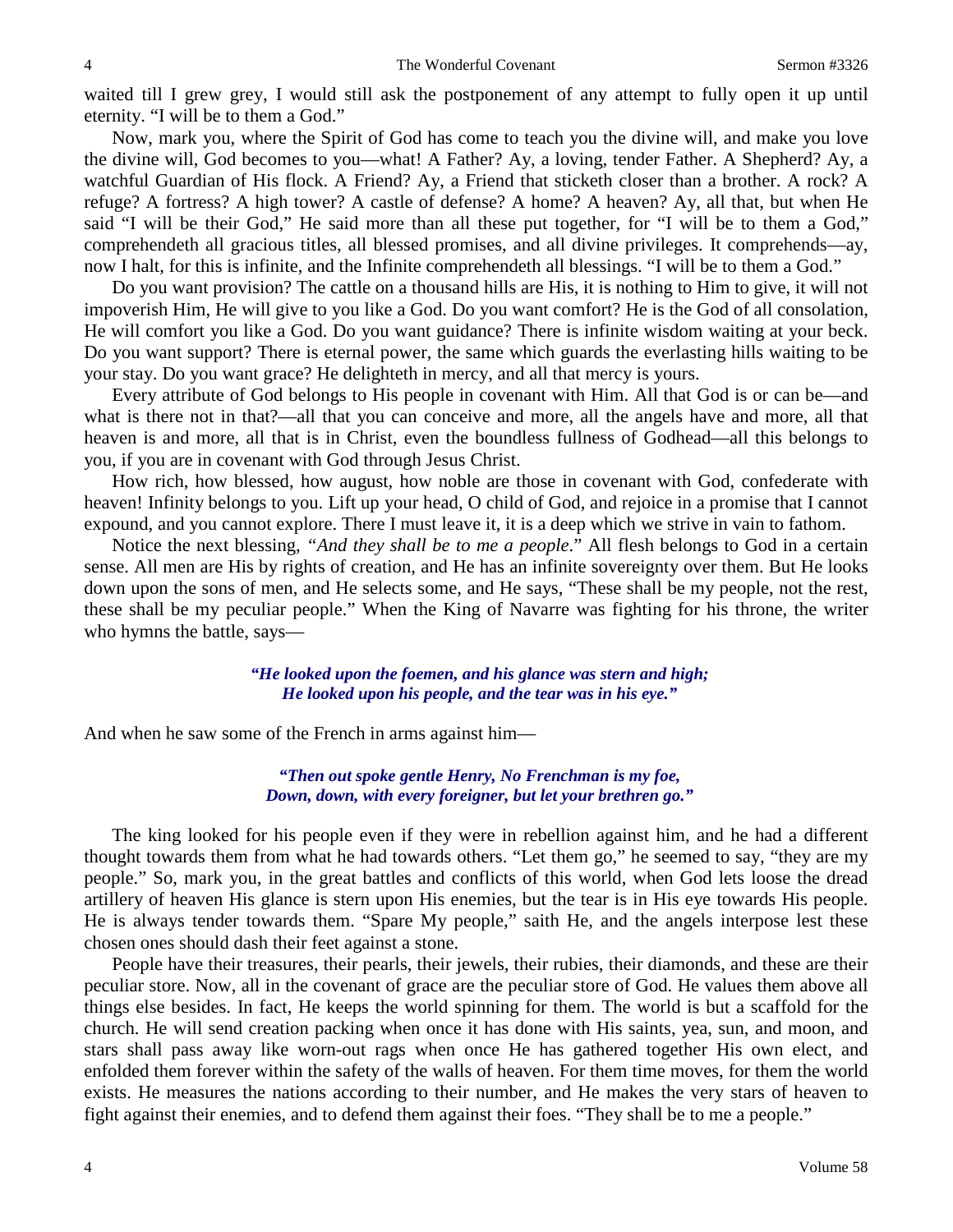The favor which is contained in such love it is not for tongue to express. Perhaps on some of those quiet resting places prepared for the saints in heaven, it shall be a part of our eternal enjoyment to contemplate the heights and depths of these golden lines.

**II.** And now, brethren, I wish I had time to go over the other parts contained in the eleventh and twelfth verses of the chapter, but I have not, for I have a practical business to do, and it is to inquire— FOR WHOM HAS GOD MADE THIS COVENANT?

I said He made it with Christ, but He made it with Christ as the representative of His people. The question tonight for you, and for me, and for each one is, "Am I interested in Christ? Did Christ Jesus stand for me?"

Now, if I were to say that Christ was the representative of the whole world you would not find any substantial advantage in that because the great proportion of mankind being lost, whatever interest they may have in Christ, it is certainly of no beneficial value to them as to their eternal salvation. The question I ask is—have I such a special interest in Christ that this covenant holds good towards me, so that I shall have, or so that I now have, the enlightened mind, and the sanctified affections, and the possession of God to be my God?

Be not deceived, my brethren, I cannot, and you cannot, turn over the leaves of the book of destiny. It is impossible for us to force our way into the cabinet chamber of the Eternal, I hope you are not deluded by superstitious ideas that you have had a revelation made to you, or that there has been some special sound or dream which makes any one of you think you are a Christian.

Yet on sounder premises I will try to help you a little. Have you obtained already any of these covenant blessings? Have you got an enlightened mind? Do you find now that your spirit tells you which is the right and which is the wrong? Better still, have you got a love for that which is good? Have you a hatred for that which is evil? If so, as you have got one covenant blessing, all the rest go with it.

Now, men and women, have you passed through a great change? Have you come to hate that which you once loved, and to love that which you once hated? If you have, the covenant lies before you like Canaan before the ravished eyes of Moses on top of the mountain. Look now, for it is yours. It flows with milk and honey, and it belongs to you, and you shall inherit it.

But if there has been no such change wrought in you, I cannot hold you out any congratulations, but I thank God I can do what may serve your turn. I can hold you out divine direction, and the direction for the obtaining an interest in this covenant, and for clearing up your interest in it, is simple. It is contained in few words. Mark well those three words—"Believe and live," for whosoever believeth in Christ Jesus hath everlasting life, which is the blessing of the covenant.

The argument is obvious. Having the blessing of the covenant you must needs be in the covenant, and being in the covenant Christ evidently must have representatively stood sponsor for you. But says one, "What is it to believe in Christ?" Another word is a synonym to it. It is—*trust* Christ. "How do I know whether He died for me in particular?" Trust Him whether you know that or not. Jesus Christ is lifted up upon the cross of Calvary as the atonement for sin, and the proclamation is given out, "Look, look, look and live!" and whosoever will cast away his self-righteousness, cast away everything upon which he now depends, and will come and trust in the finished work of our exalted Savior, has in that very faith the token that he is one of those who were in Christ when He went up to the cross and wrought out eternal redemption for His elect.

I do not believe that Christ died on the tree to render men salvable, but to save them, not that some men might be saved "if," but really to redeem them, and He did there and then give Himself a ransom, He there paid their debts, there cast their sins into the Red Sea, and there made a clean sweep of everything that could be laid to the charge of God's elect.

You are one of His elect if you believe. Christ died for you if you believe in Him, and your sins are forgiven you. "Well but," says one, "how about that change of nature?" It always comes with faith. It is the next akin to faith. Wherever there is genuine faith in Christ, faith works love. A sense of mercy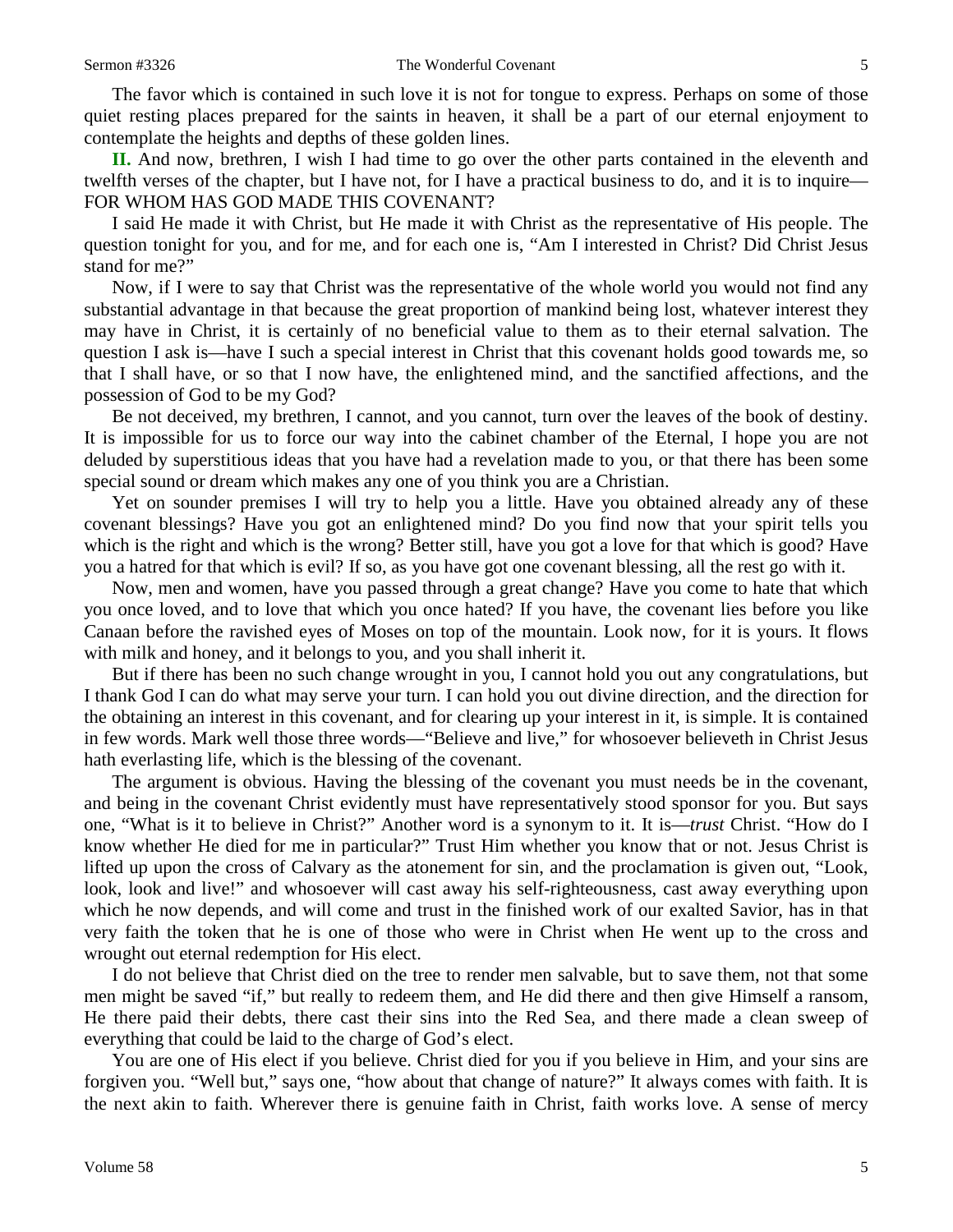breeds affection, affection to Christ breeds hatred to sin, hatred to sin purges the soul, the soul being purged the life is changed.

You must not begin with mending yourselves externally, you must begin with the new internal life, and it is thus to be had—the gift of God through simply believing in Jesus. A Negro who had been for some time attending a place of worship had imbibed the idea, and a very natural one too, that he was saved because he had been baptized. He had been to one of those places where they teach little children to say after this fashion, "In my baptism, wherein I was made a member of Christ, a child of God, and an inheritor of the kingdom of heaven." "Now," said he, very simply and very plainly, for so the catechism teaches, and a gross delusion it is, "I am saved because I have been baptized, that has made me a child of God."

Now the good man who sought to instruct him better, could find no metaphor to suit his intellect better than taking him into the kitchen and showing him a bottle of black ink. "Now," said he, "I will wash it," and he washed the outside of the black ink bottle, and invited the man to drink out of it because it was clean. "No," said the man, It is all black, it is all black, it is not clean because you have washed the outside." "Ah!" said he, "and so it is with you, all that these drops of water could do for you, all that baptism could do for you is to wash the outside, but that does not make you clean, for the filth is all within."

Now, the work of the covenant of grace is not to wash the outside, not to clean the flesh, not to pass you through rites and ceremonies, and episcopal hands, but to wash the inside, to purge the heart, to cleanse the vitals, to renew the soul, and this is the only salvation that will ever bring a man to enter heaven. You may go tonight and renounce all your outward vices—I hope you will, you may go and practice all church ceremonies, and if they are Scriptural I wish you may, but they will do nothing for you, nothing whatever as to your entering heaven, if you miss one thing else, that is, getting the covenant blessing of the renewed nature which can only be got as a gift of God through Jesus Christ, and as the result of a simple faith in Him who did die upon the tree.

I press the work of self-examination upon you all. I press it earnestly upon you church members. It is of no avail that you have been baptized, it is of no avail that you take the sacrament. Avail? Indeed it shall bring a greater responsibility and a curse upon you unless your hearts have been by the Holy Spirit made anew according to the covenant of promise.

If you have not a new heart, oh! go to your chambers, fall upon your knees, and cry to God for it. May the Holy Spirit constrain you so to do, and while you are pleading remember the new heart comes from the bleeding heart, the changed nature comes from the suffering nature. You must look to Jesus, and looking to Jesus, know that—

### *"There is life in a look at the crucified One, There is life at this moment for thee."*

These blessings I have spoken of seem to me to be a *great consolation and inspiration.* They are a great consolation to believers. You are in the covenant, my dear brother, but you tell me you are very poor. But God has said, "I will be your God." Why, you are very rich. A man may not have a penny in the world, but if he has a diamond he is rich. So if a man has neither penny nor diamond, if he has his God he is rich.

Ah, but your coat is threadbare, and you do not see where means are to come from to renew your apparel. "Consider the lilies how they grow; they toil not neither do they spin, and yet I say unto you that Solomon in all his glory was not arrayed like one of these." You have the same God that the lilies have, shall He so clothe the grass of the field which today is and tomorrow is cast into the oven, and shall He not much more clothe you, O ye of little faith?

I said also it would be an inspiration, and I think it is. It is an inspiration for us all to work for Christ because we are sure to have some results. I would, indeed I would, that the nations were converted to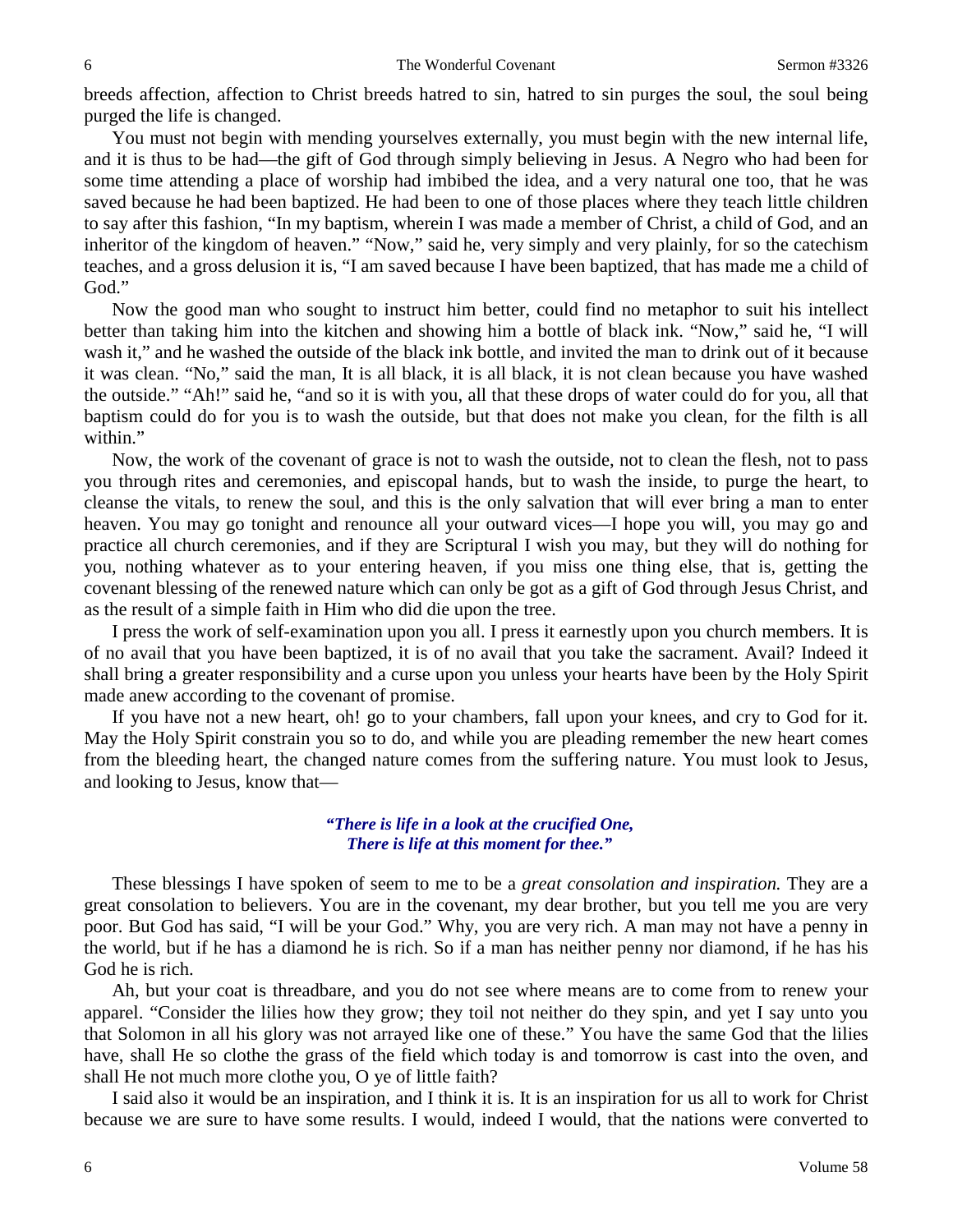### Sermon #3326 The Wonderful Covenant 7

Christ. I would that all this London belonged to my Lord and Master, and that every street were inhabited by those who loved His name, but when I see sin abounding and the Gospel often put to the rout, I fall back upon this, "Nevertheless the foundation of God standeth sure, the Lord knoweth them that are His." He shall have His own. The infernal powers shall not rob Christ, He shall see of the travail of His soul and shall be satisfied. Calvary does not mean defeat. Gethsemane a defeat? Impossible!

The Mighty Man who went up to the cross to bleed and die for us, being also the Son of God, did not there achieve a defeat but a victory. He shall see His seed, He shall prolong His days, and the pleasure in the Lord shall prosper in His hands.

If some will not be saved, others shall. If, being bidden, some count themselves not worthy to come to the feast others should be brought in, even the blind, the halt and the lame, and the supper shall be furnished with guests. If they come not from England they shall come from the east, and from the west, from the north and from the south. If it should come to pass that Israel be not gathered, lo! the heathen shall be gathered unto Christ. Ethiopia shall stretch out her arms, Sinim shall yield herself to the Redeemer, the desert ranger shall bow the knee, and the far off stranger inquire for Christ.

Oh, no, beloved, the purposes of God are not frustrate, the eternal will of God is not defeated. Christ has died a glorious death, and He shall have a full reward for all His pain. "Therefore, be ye steadfast, immovable, always abounding in the work of the Lord, forasmuch as ye know that your labor is not in vain in the Lord."

### **EXPOSITION BY C. H. SPURGEON**

## *ROMANS 5:1-11 AND PSALM 81:1-14*

**Romans Chapter 5. Verse 1.** *Therefore being justified by faith, we have peace with God through our Lord Jesus Christ:*

The Gospel is full of "therefores," it is above reason, but it is never against reason, it is the most reasonable thing under heaven. "Therefore"—it is a matter of argument. You will have to read the previous chapters to see how this conclusion flows naturally from what he had before taught by the Holy Spirit.

Let us linger over these sentences while we read them. "Being justified by faith." Is it so? Are you indeed made just by faith in Jesus Christ your Righteousness? Then you have peace this day and hour, peace within your own conscience, and with your fellow men, but what is much better, you have peace with God.

As soon as we are justified by reliance on Jesus, we cease to have any quarrel with God, and He has no quarrel with us, we are allies, we are in happy union, we have peace with God. Not shall have it by and by, but we have it now as our present glad possession, because we are justified by faith, we are now in the enjoyment of perfect peace with God through our Lord Jesus Christ. "By whom also we have access by faith into this grace wherein we stand." Since we are at peace with God, we may enter His house, His door is open to us, we have divine welcome unto His grace, and we abide in it, abide in it with certainty and full assurance.

**2.** *By whom also we have access by faith into this grace wherein we stand, and rejoice in hope of the glory of God.*

Oh, what a comfort this is, to be rejoicing, especially, to be rejoicing in hope. It is better on before, there may be clouds and darkness here, but we can see the sunlight breaking yonder, "until the day break and the shadows flee away," we will make hope to be our bright candle of the Lord. We "rejoice in the hope of the glory of God, and not only so." When we once get into God's house, we rise higher in it, we go up another pair of stairs. "Not only so," though that seems to be enough, to be rejoicing in the hope of the glory of God, and to have access into His grace, and to have peace with Him because we are justified, but it is not only so, but "we glory in tribulations also." We transform our troubles into gladness and glorying, we get spiritually enriched by tribulation.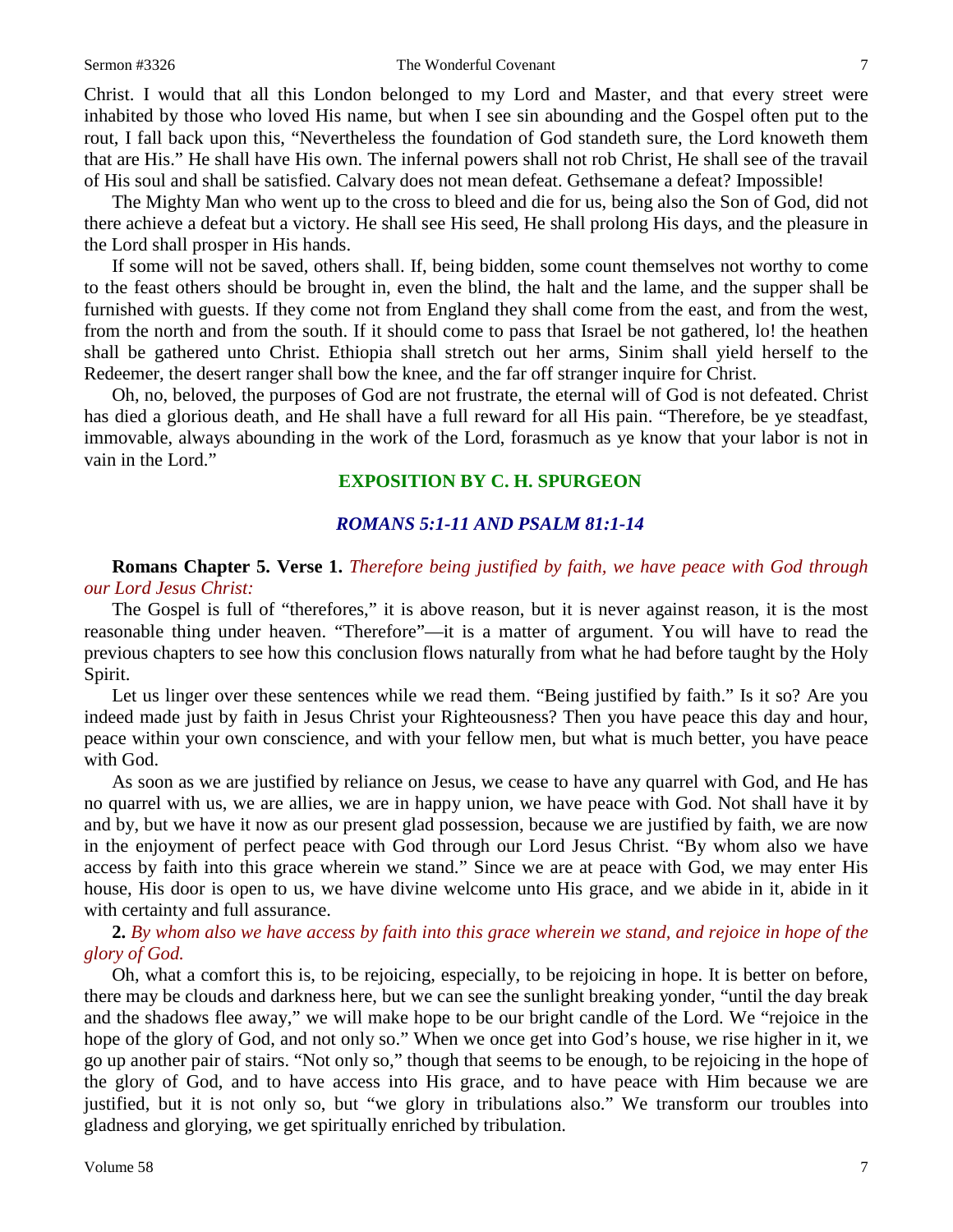### **3-4.** *And not only so, but we glory in tribulations also: knowing that tribulation worketh patience; and patience, experience; and experience, hope:*

Another hope, or rather the same hope rising up into another form. We begin with rejoicing in the hope of the glory of God by faith, now we get a further hope which is born of experience, the things we have tasted and handled of the love of God create in us a more radiant hope inferred from what we have enjoyed.

**5-6.** *And hope maketh not ashamed; because the love of God is shed abroad in our hearts by the Holy Ghost which is given unto us. For when we were yet without strength, in due time Christ died for the ungodly.*

What is the connection here? Is it not this, that the Holy Ghost makes us feel what a wonderful love the love of God is to us, because when we were without strength, in due time Christ died for the ungodly? Wonderful love! When we were Godless and Christless, in due time Christ died for us.

**7.** *For scarcely for a righteous man will one die: yet peradventure for a good man some would even dare to die.*

Nobody would feel impelled to die for a man who is only severely and strictly just, he may command our admiration, but not our affection. Aristides the Just, is indeed, at last banished, men cannot bear a man whose whole character is bare justice, for they are themselves usually so unjust. But "a good man," he commands our love, a man of that character who is gratuitously kind, and gracious, and benevolent, peradventure—and it is a bare peradventure—somebody might be found to die for such as he. It is not, however, very probable.

### **8.** *But God commendeth his love toward us, in that, while we were yet sinners, Christ died for us.*

He did the utmost for us when we were the least deserving of it. Oh, what a love is this, let it be shed abroad in our poor stony hearts, and commended by us to others.

**9.** *Much more then, being now justified by his blood, we shall be saved from wrath through him.*

This is a resistless argument, and should be the deathblow to all misgiving. If He died for us when we were unjust, will He let us perish now that He has made us just, and completely justified us? Impossible!

**10.** *For if, when we were enemies, we were reconciled to God by the death of his Son, much more, being reconciled, we shall be saved by his life.*

There are three points which strengthen the argument here, which you will readily see by reading it at your leisure. The Lord our God who justified us when we were enemies by the death of His Son, will save us now that we are friends through the life of His Son. "And not only so." Here we ascend again, it is ever higher and higher, something yet more, so that we are never at the end of this blessed record of mercy and grace.

**11.** *And not only so, but we also joy in God through our Lord Jesus Christ, by whom we have now received the atonement.*

We are at one with God, we are perfectly reconciled to Him, and we have at present, at this very moment, a great joy and delight in God.

Now we shall read together the seventy-first psalm, just in order that we may see how good men in all ages have been assisted by their experience and their hope, and how their hope has grown out of their tribulation, their patience and their experience.

The old man's psalm. You can recollect it, dear friends, who are aged, by its being seventy-one, it is just past the threescore years and ten.

### **Psalm Chapter 71. Verse 1.** *In thee, O LORD, do I put my trust: let me never be put to confusion.*

There is his trust, and there is his fear, his trust he dares to avow, his fear he turns into a prayer.